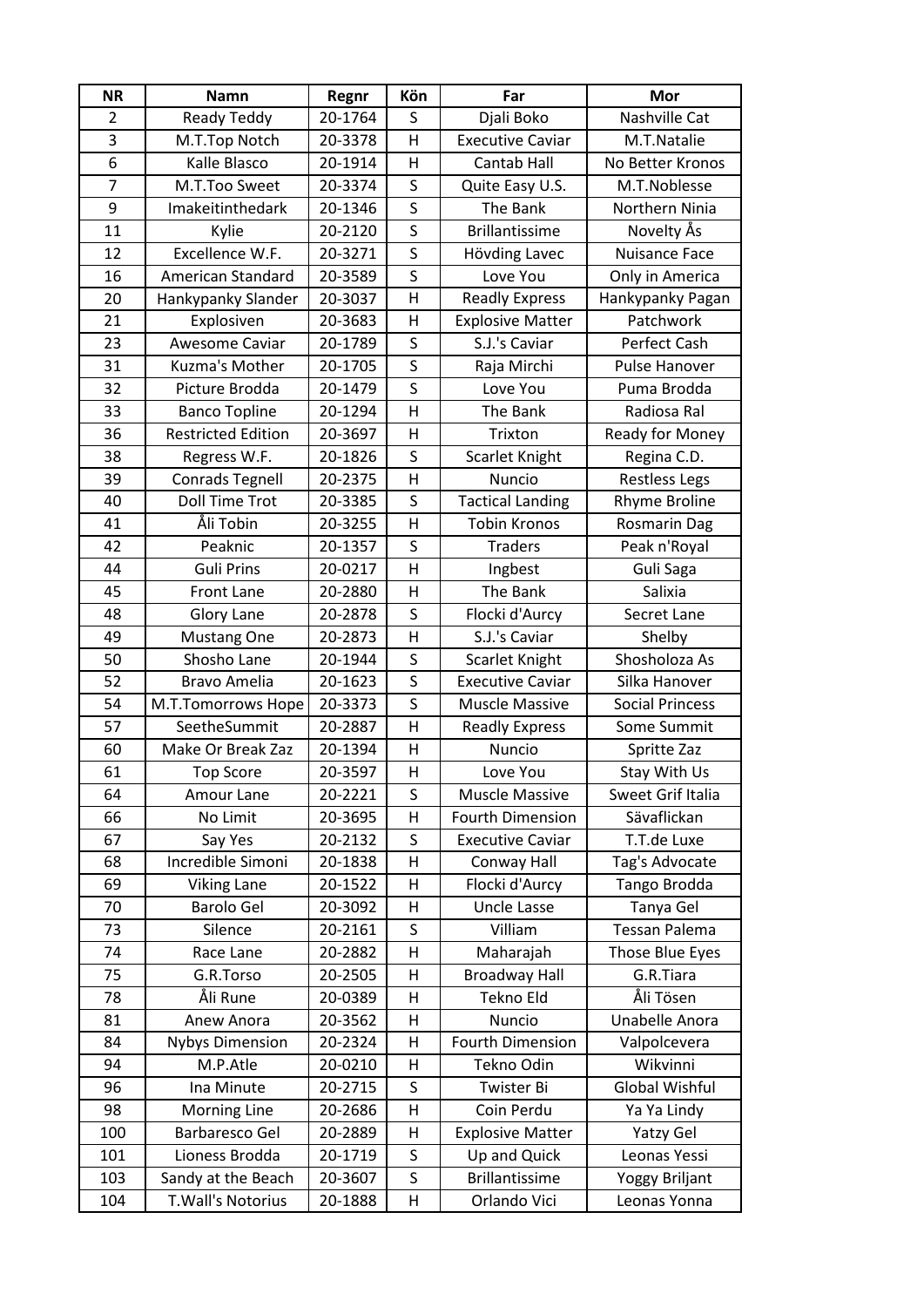| 105 | Leonas Youmira          | 20-1302 | S | <b>Muscle Massive</b>     | Leonas Youlin            |
|-----|-------------------------|---------|---|---------------------------|--------------------------|
| 106 | Croquette               | 20-3218 | S | Raja Mirchi               | Zuba America             |
| 109 | Giant Brodde            | 20-1601 | H | Maharajah                 | <b>Global Affair</b>     |
| 110 | Make a Heart            | 20-3546 | H | Make it Happen            | Afrodite Doc             |
| 112 | Action d'Inverne        | 20-1242 | S | Maharajah                 | Aktris Amok              |
| 114 | Xanthis Irwin           | 20-1897 | H | <b>Explosive Matter</b>   | Xanthis Alicia           |
| 115 | Kamomill Sisu           | 20-1205 | S | Southwind Frank           | Altesse Bourbon          |
| 119 | Berså                   | 20-2353 | н | Wellino Boko              | Angostura                |
| 121 | Nybys Bumblebee         | 20-2045 | H | Orlando Vici              | Lönshults Anny           |
| 122 | Ossie Artist            | 20-2966 | н | Pastor Stephen            | Apalachicola             |
| 124 | Alicia Brodda           | 20-1602 | S | S.J.'s Caviar             | Ashado Boko              |
| 126 | <b>Barrat</b>           | 20-3608 | S | <b>Traders</b>            | Caddie Athena            |
| 127 | Sir Douglas Laday       | 20-2433 | H | <b>Executive Caviar</b>   | Auntie                   |
| 129 | Curtis                  | 20-3606 | H | <b>Traders</b>            | <b>Baby Blue Yankee</b>  |
| 130 | <b>William Zaz</b>      | 20-2710 | H | <b>Bold Eagle</b>         | Backorder                |
| 131 | <b>Bouquet Brodde</b>   | 20-2909 | H | Djali Boko                | <b>Bailey Sweet Grim</b> |
| 133 | Normandie               | 20-2079 | H | Orlando Vici              | <b>Baroness Amok</b>     |
| 136 | Kuchisabishii           | 20-2844 | S | <b>Readly Express</b>     | Blixtra U.S.             |
| 137 | <b>Keppel Street</b>    | 20-2258 | S | <b>Father Patrick</b>     | Bloomsbury               |
| 139 | Go Hard or Go Home      | 20-2791 | H | <b>Classic Photo</b>      | Bravo Odessa             |
| 140 | Diva Lane               | 20-2472 | S | <b>Readly Express</b>     | <b>Bright Lane</b>       |
| 143 | Ciao Brodde             | 20-1778 | H | <b>Readly Express</b>     | Calypso Sund             |
| 145 | I'm a Yankee            | 20-2935 | H | Muscles Yankee            | Catwalk                  |
| 149 | Anna Lisa               | 20-2217 | S | <b>Executive Caviar</b>   | Classic Lady             |
| 151 | Kudos Kazoo             | 20-1183 | H | <b>Father Patrick</b>     | Southwind Confetti       |
|     | Sirene d'Inverne        | 20-2275 | S | <b>Brillantissime</b>     | Corazon Amok             |
| 152 |                         |         |   |                           |                          |
| 155 | Rupie                   | 20-2711 | S | Ken Warkentin             | Credityen                |
| 156 | <b>Back to Black</b>    | 20-3609 | S | Victor Gio                | Damariscotta             |
| 159 | Xanthis Ibiza           | 20-1391 | S | <b>International Moni</b> | <b>Xanthis Darling</b>   |
| 160 | Gloryfication           | 20-3623 | H | <b>Classic Photo</b>      | Days of Glory            |
| 161 | Jackie Simoni           | 20-2913 | S | Timoko                    | Dear Jackie              |
| 162 | Decibel Brodda          | 20-1322 | S | Scarlet Knight            | Debbie Brodda            |
| 163 | Kim Peek                | 20-1911 | Η | <b>Father Patrick</b>     | Deesse d'Inverne         |
| 166 | <b>Cosmic Dimension</b> | 20-1423 | н | <b>Fourth Dimension</b>   | Divine Cash              |
| 170 | Caughtredhanded         | 20-2344 | H | <b>Express Bourbon</b>    | Donna Leone              |
| 172 | Mago Launcher           | 20-3625 | н | El Mago Pellini           | Dream on Launcher        |
| 173 | <b>Steady Roc</b>       | 20-3070 | Н | Twister Bi                | Dreamy Ice               |
| 174 | Keep Distance           | 20-2261 | Н | S.J.'s Caviar             | <b>Eclipse Sisu</b>      |
| 175 | Crizzy                  | 20-1262 | S | <b>Tobin Kronos</b>       | Edcorona                 |
| 177 | Electrical W.F.         | 20-1825 | Н | Make it Happen            | Electra W.F.             |
| 178 | Kalebass                | 20-1350 | S | <b>Fourth Dimension</b>   | Elite des Molles         |
| 181 | Emirre                  | 20-2419 | Н | Ken Warkentin             | G.R.Emira                |
| 182 | <b>Enjoy Beaufort</b>   | 20-2829 | н | <b>Broadway Hall</b>      | Enjoy Our Nanny          |
| 183 | Sally Hall              | 20-2328 | S | <b>Broadway Hall</b>      | Enjoy's Betty            |
| 187 | Kylo Ren                | 20-1359 | Н | <b>Bird Parker</b>        | <b>Essence of Lindy</b>  |
| 189 | Kokoon                  | 20-2121 | S | Nuncio                    | Exit Light               |
| 190 | Katzenjammer            | 20-1709 | Н | <b>Fourth Dimension</b>   | Extase d'Inverne         |
| 193 | Bravo Amy               | 20-1025 | S | <b>Tobin Kronos</b>       | Famous Boko              |
| 198 | Infinity Launcher       | 20-3626 | S | Infinitif                 | Fertilize Launcher       |